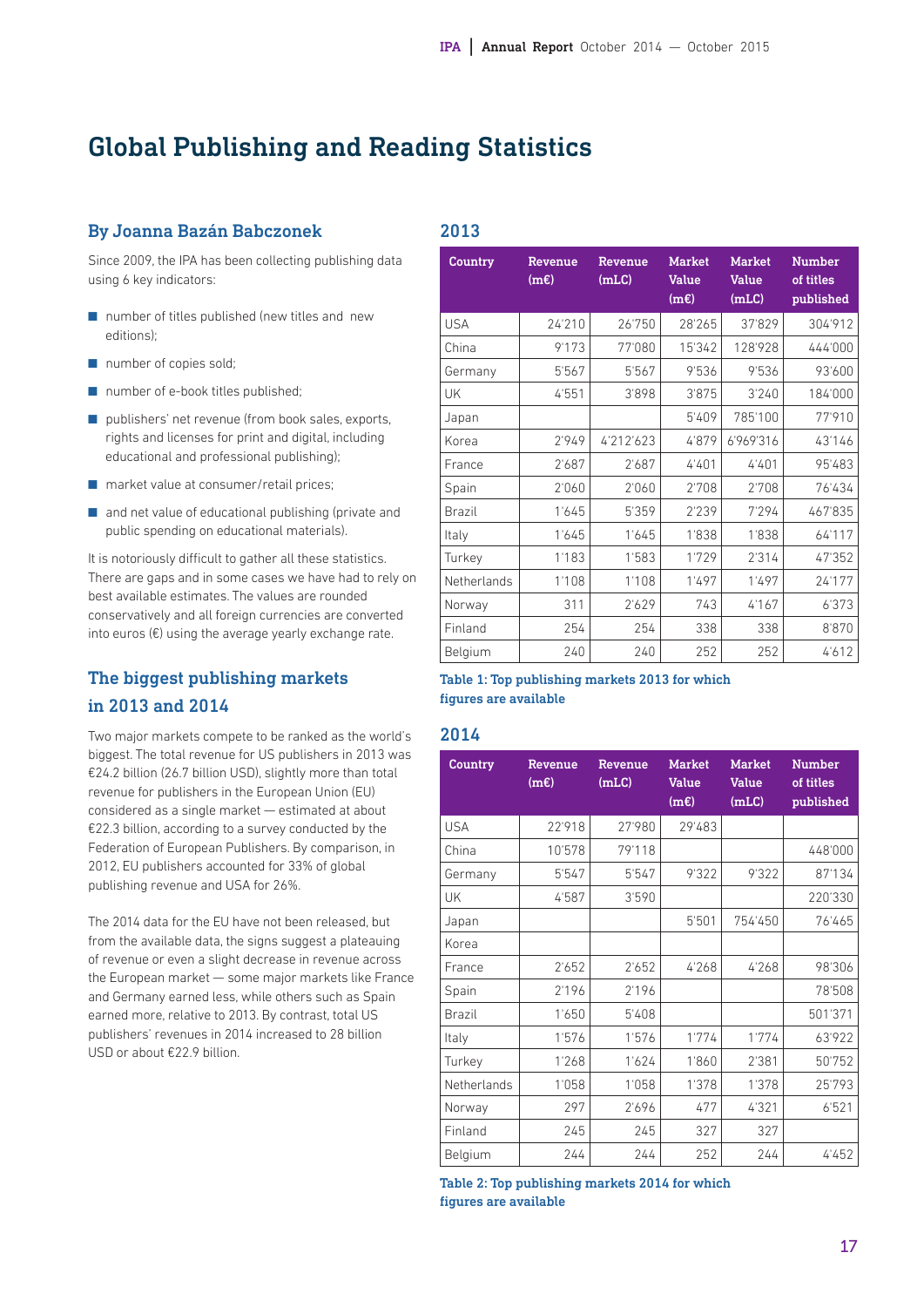# Global Publishing and Reading Statistics (cont)

If we measure publishing markets in terms of titles released rather than publishers' revenue, however, we get a slightly different ranking of the biggest markets (see Graph 1, below). There is a clear tendency to stabilization or decrease in the mature markets

(measured by revenue and by titles), compared to a steady growth in the 'young' or industrializing economies. For some countries, such as India, reliable data are missing. Access to better data would probably improve their position in the rankings.



#### Graph 1: Top 15 countries in terms of number of titles released (new titles and new editions) over the past 5 years

Analysis of the titles data (Table 3, below) shows that, in 2014, publishers in some countries were cautious. In Brazil decreased and, at the same time, the number of copies and France for example, despite the growth in the total

number of titles released, the number of new titles slightly sold and revenue also decreased.

| Country | Year | <b>Number of New Titles</b><br>and New Editions | Number of<br><b>New Titles</b> | <b>Copies Sold</b><br>million | Revenue<br>(mLC) | <b>Revenue</b><br>(mE) |
|---------|------|-------------------------------------------------|--------------------------------|-------------------------------|------------------|------------------------|
| Brazil  | 2013 | 467'835                                         | 62'235                         | 480                           | 5'359            | 1'645                  |
| Brazil  | 2014 | 501'371                                         | 60'829                         | 435                           | 5'408            | 1'650                  |
| France  | 2013 | 95'483                                          | 46'619                         | 426                           | 2'687            | 2'687                  |
| France  | 2014 | 98'306                                          | 43'600                         | 421                           | 2'652            | 2'652                  |

### Table 3: release of new titles and new editions in 2013 and 2014 in Brazil and France

2013 was a year of consolidation in publishing: big publishers growing even bigger by strategic mergers. In 2014, the top 10 publishing groups generated 54% of publishers' revenue and their income increased by 12%. Historically, this group has been dominated by US and European companies. In 2014, we saw the entry into the rankings of some newcomers in the form of two Chinese publishing and media companies — although we suspect that the timing of this entry is mainly due to the recent availability of data and information on the Chinese market. And, as publishing continues to globalize in scope and scale, the geographic origin of companies becomes less relevant.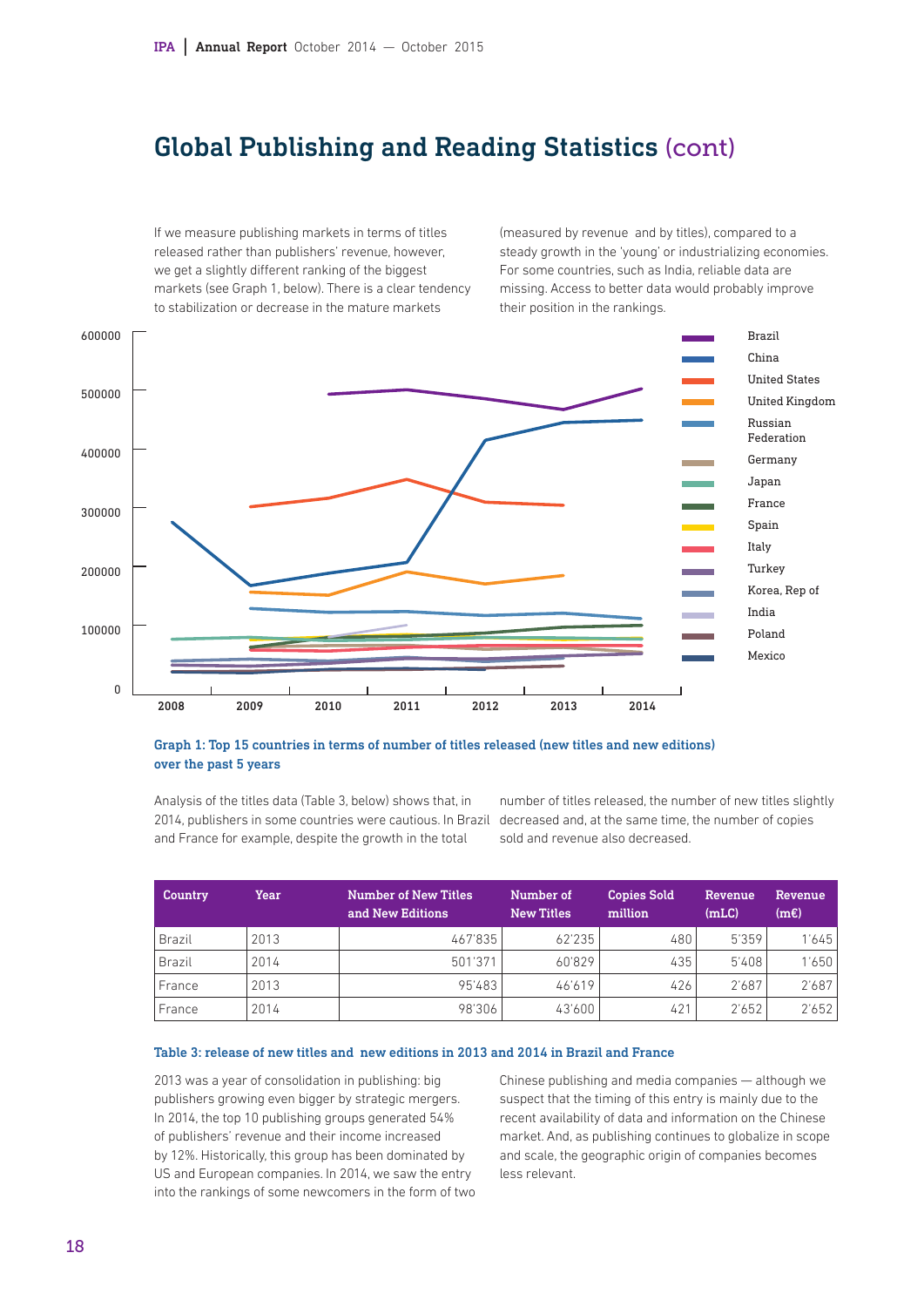| Rank           | <b>Publishing company</b><br>(group, or division)<br>2013 (by revenue) | <b>Country</b><br>head<br>office | Publishing company<br>(group, or division)<br>2014 (by revenue) | <b>Country</b><br>of head<br>office |
|----------------|------------------------------------------------------------------------|----------------------------------|-----------------------------------------------------------------|-------------------------------------|
|                | Pearson                                                                | UK                               | Pearson                                                         | UK                                  |
| $\overline{2}$ | Reed Elsevier                                                          | UK/NL/US                         | <b>Thomson Reuters</b>                                          | US                                  |
| 3              | <b>Thomson Reuters</b>                                                 | US                               | REIX Group (previously Reed Elsevier)                           | UK/NL/US                            |
| 4              | Wolters Kluwer                                                         | NL.                              | Wolters Kluwer                                                  | NL.                                 |
| 5              | Random House                                                           | US                               | Penguin Random House                                            | US                                  |
| 6              | Hachette Livre                                                         | FR.                              | Phoenix Publishing & Media Company                              | <b>CN</b>                           |
| 7              | Holtzbrinck                                                            | DE                               | China South Publishing & Media Group (Zhong Nan)                | <b>CN</b>                           |
| 8              | Grupo Planeta                                                          | ES                               | Hachette Livre                                                  | <b>FR</b>                           |
| 9              | Cengage                                                                | US                               | McGraw-Hill Education                                           | US                                  |
| 10             | McGraw-Hill Education                                                  | US                               | Holtzbrinck                                                     | DE                                  |

Table 4: Ranking of top 10 publishing companies by revenue, 2013 and 2014. Source: Dr. Rüdiger Wischenbart

#### Cultural participation and trends in reading behaviours in EU and US

According to the survey 'Special Eurobarometer 399: Cultural access and participation' published by the European Commission in November 2013 (http:// ec.europa.eu/public\_opinion/archives/eb\_special\_399 380 en.htm) the second most popular cultural activity in Europe in 2012-13 was reading books — 68% of respondents said that they had read at least one book during the 12 months surveyed, only slightly behind the 72% who had watched or listened to a cultural programme on TV or on the radio. Surprisingly, visiting a public library was seventh on the list — only 31% of respondents did it at least once during the 12 months surveyed; a decrease of 4% since 2007. (Eurobarometer 278: http://ec.europa.eu/public\_ opinion/archives/ebs/ebs\_278\_en.pdf ).

In general, in 2012-13, cultural participation and its frequency among European citizens decreased in

comparison with 2007 — only going to the cinema increased by 1 percentage point, while visits to see a ballet, dance performance or opera remained unchanged at 18%. The 'northern' countries of Europe (Sweden 43%, Denmark 36%, Netherlands 34%, Estonia 30%, Finland 29%) manifested a stronger cultural engagement than their southern neighbours — each northern country ranked above the 18% European average.

The level of education of participants was the strongest predictor of their reading habits: 51% of respondents who had studied beyond the age of 19 and 48% of those still studying, declared having read 5 or more books during the previous 12 months. Managers and students were the two best-read groups: 59% of managers and 48% of students having read 5 or more books during previous year.

| 72% | Watched or listened to a cultural programme on TV or on the radio           |
|-----|-----------------------------------------------------------------------------|
| 68% | Read a book                                                                 |
| 52% | Been to the cinema                                                          |
| 52% | Visited a historical monument or site (palaces, castles, churches, gardens) |
| 37% | Visited a museum or gallery                                                 |
| 35% | Been to a concert                                                           |
| 31% | Visited a public library                                                    |
| 28% | Been to the theatre                                                         |
| 18% | Seen a ballet, dance performance or an opera                                |
|     |                                                                             |

Graph 2: Participation in cultural activities. Aggregation of responses '1-2 times', '3-5 times' and 'more than 5'